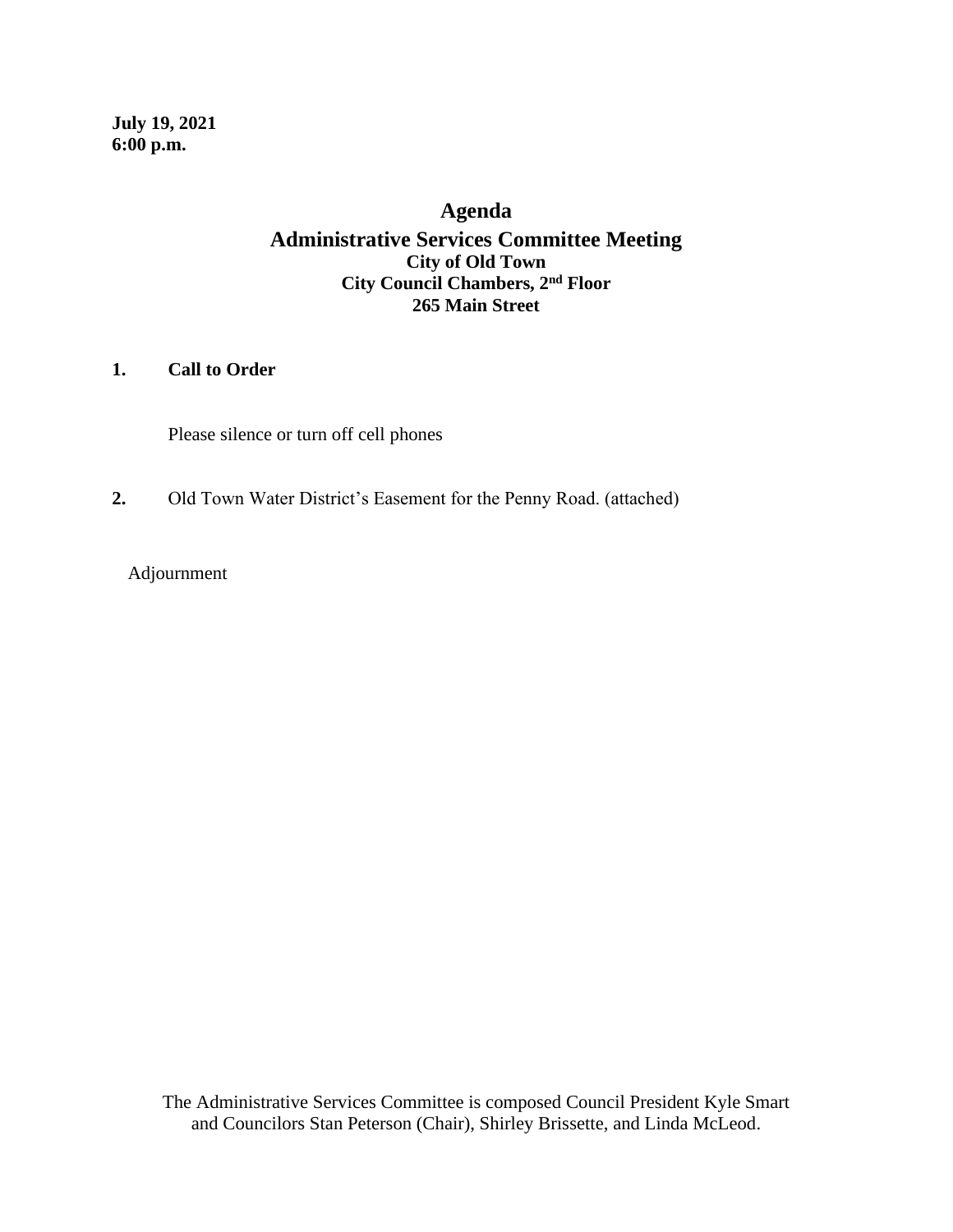**July 19, 2021 -immediately following the Administrative Services Committee Meeting**

# **Agenda Economic Development Committee City of Old Town City Hall-Council Chambers, 2nd Floor 265 Main Street**

1. Call to Order **-** I call the July 19, 2021, Economic Development Committee Meeting to order.

Please silence or turn off cell phones.

- 2. EJ Roach, Director of Economic Development will discuss the following items:
	- a. Multimedia marketing proposal from News Center Maine aimed at attracting both visitors and business to the city.
	- b. Discussion of the Big Gig event to be hosted in the park on Tuesday September 28<sup>th.</sup>
	- c. Brief update on other Downtown related projects.
- 3. **Adjournment-** Do I have a motion to adjourn? Second- All in favor- Opposed-

The Economic Development Committee is composed of Councilors Tim Folster (Chair), David Wight, Stan Peterson and Council President Kyle Smart.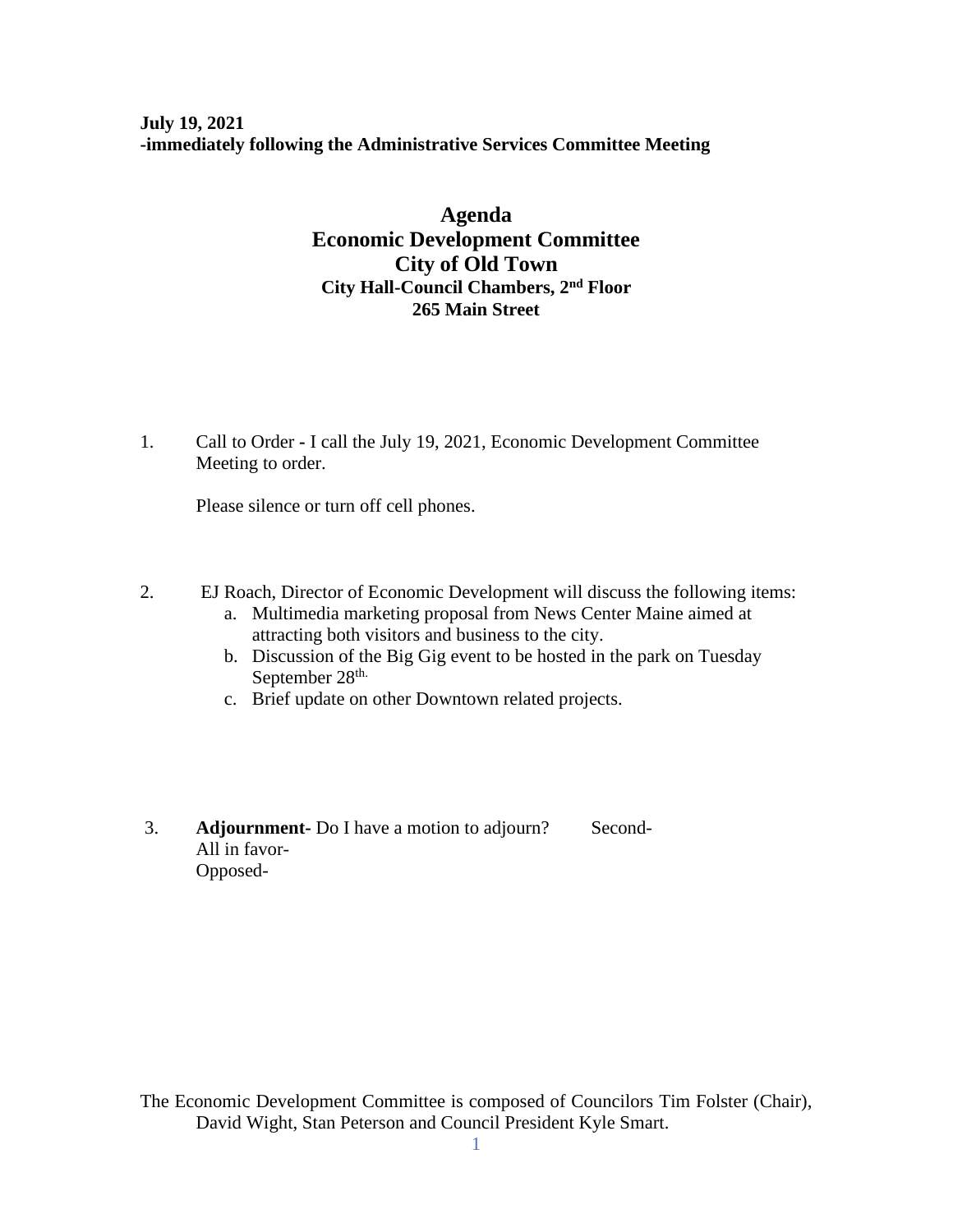### **Monday July 19, 2021** - Immediately following the Economic Committee meeting

# **Agenda Finance Committee Meeting City of Old Town City Council Chambers, 2nd Floor 265 Main Street**

1. **Call to Order –** I call the July 19, 2021, Finance Committee Meeting to order.

Please silence or turn off cell phones.

#### 2. **Finance**

2a. Danielle Berube, Finance Director, will update the Committee on the June 2021 financials.

Adjournment-Do I have a motion to adjourn? Second- All in favor- Opposed-

The Finance Committee is composed of Councilors Carol May (Chair), Tim Folster, Linda McLeod and Council President Kyle Smart.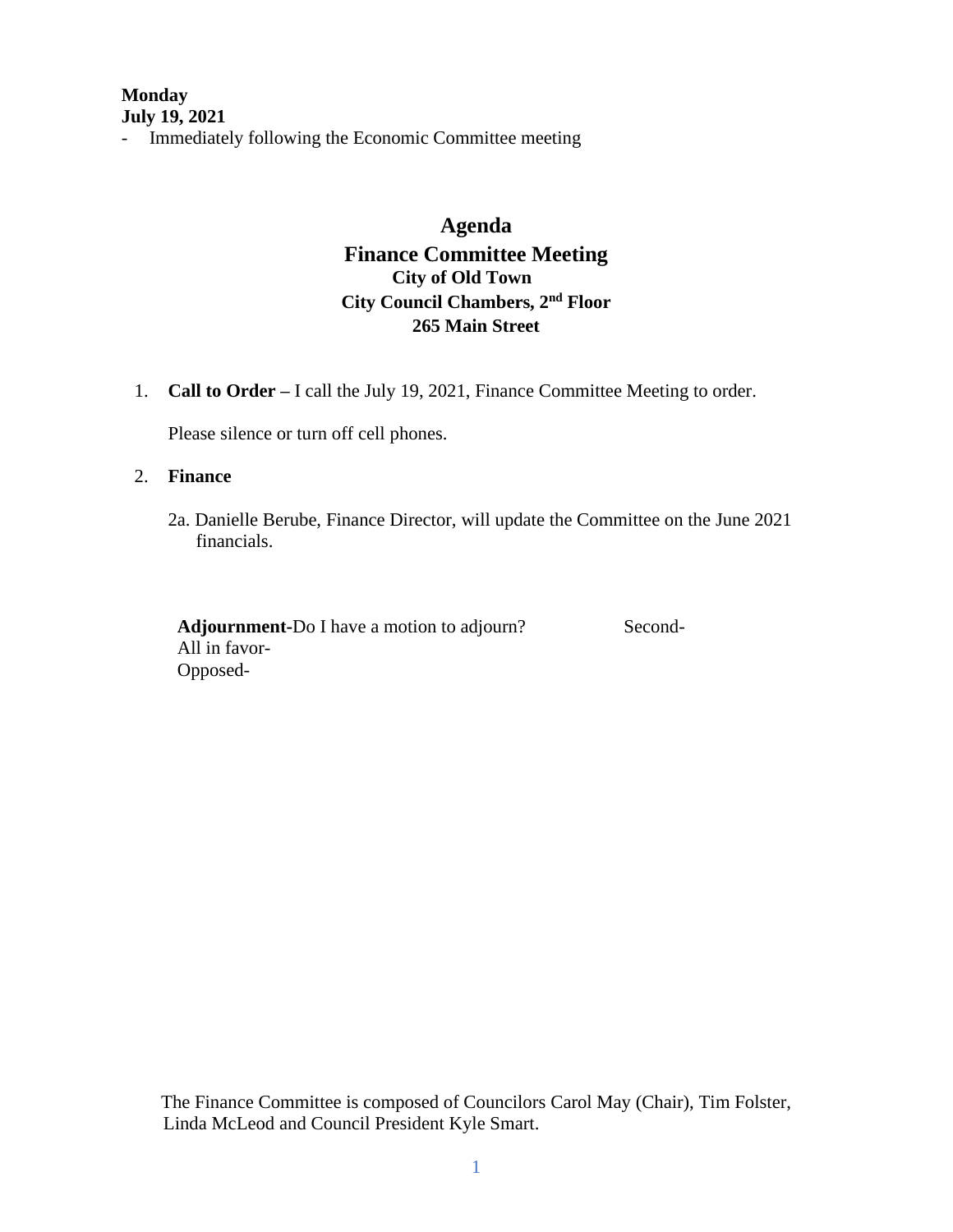**July 19, 2021 -immediately following the Finance Services Committee meeting**

# **Agenda Special Council Meeting City of Old Town City Council Chambers, 2nd Floor 265 Main Street**

### **I. Call to Order**

Please turn off or silence cell phones.

- **II. Flag Salute**
- **III. Roll Call**

# **IV. Approval of the Minutes**

June 21, 2021, Finance Committee and Special Committee meeting minutes.

## **V. Petitions, Communications, and Citizens' Requests**

#### **VI. Reports**

- **A. Council President**
- **B. Standing Committees –**

 **Administrative, Economic, Finance and Public Services**

- **C. City Councilors**
- **D. City Attorney**
- **E. Special Committees**
- **F. City Manager**